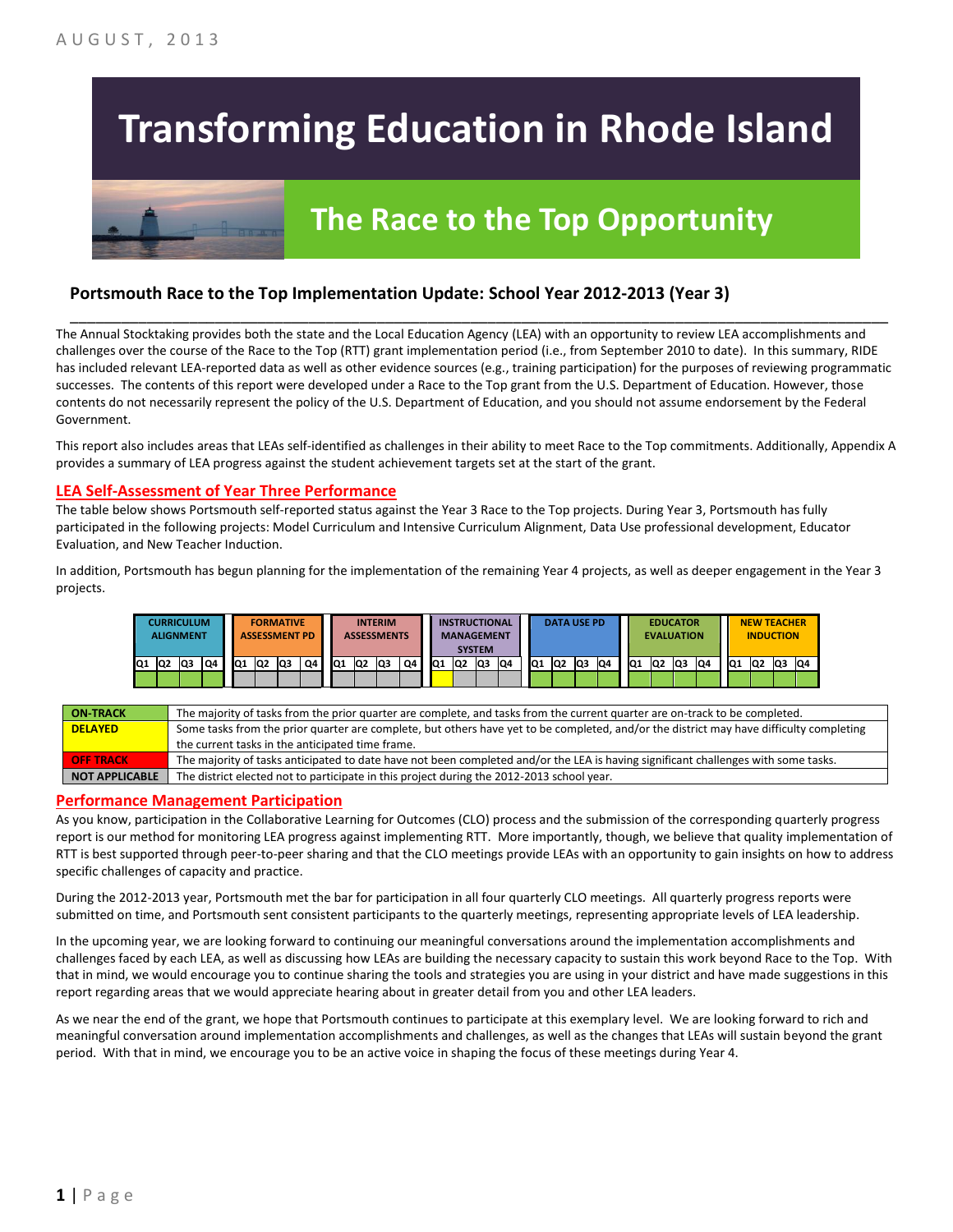#### **System of Support 1: Standards and Curriculum**

Based on the quarterly progress reports submitted by Portsmouth, as well as participation in additional applicable activities through the end of the 2012-2013 school year, we have assessed the district as 'on track (green),' 'delayed (yellow),' 'off track/at risk (red)', or 'not applicable (grey) on each of the Year 3 System of Support 1 scope of work tasks for Race to the Top. This assessment is reflected in the table below. Please note that further description of these statuses can be found on page one of this report.

RIDE would like to commend Portsmouth on its efforts to expand and deepen educator and administrator knowledge of the Common Core State Standards (CCSS). In its progress reports, Portsmouth noted that in preparation for the 2012-2013 school year, the district conducted a two-day workshop for teachers and administrators on the development of essential standards and proficiency scales.

Portsmouth has made significant progress against implementing a guaranteed and viable curriculum aligned to the new Common Core State Standards. During the 2012-2013 school year, Portsmouth worked independently to identify essential standards and build proficiency scales in ELA and math during common planning time. Teachers continued to review the CCSS and to plan aligned units of study during grade-level or coursespecific common planning time. The district also began using identified mathematics resources in grades K-5 and 8, and piloted various resources in grades 6-7. In the upcoming school year, Portsmouth plans to begin utilizing the Aspen Curriculum and Learning module to develop their ELA and math curriculum.

In the upcoming school year, we look forward to hearing about Portsmouth's progress in these areas. We encourage the district to provide greater detail in their quarterly progress reports regarding their support for educators in the district around the new standards and accompanying assessments and resources.

| <b>Intensive Curriculum Alignment and Model Curriculum Development</b>                                                                                                                                                                                    |                | Year 3:SY12-13                          |                |                |  |  |  |
|-----------------------------------------------------------------------------------------------------------------------------------------------------------------------------------------------------------------------------------------------------------|----------------|-----------------------------------------|----------------|----------------|--|--|--|
|                                                                                                                                                                                                                                                           | Q <sub>1</sub> | Q <sub>2</sub>                          | Q <sub>3</sub> | Q <sub>4</sub> |  |  |  |
| Develop and communicate a multi-year Transition Plan for the Common Core State Standards implementation, including clear<br>expectations for school level transition benchmarks and a plan for developing a curriculum aligned to the CCSS in grades K-12 |                | Modify as Modify as Modify as<br>needed | needed         | needed         |  |  |  |
| Identify opportunities for educators to work collaboratively to deepen understanding of CCSS (e.g. Common Planning Time, grade<br>level team, department meetings, faculty meetings)                                                                      |                | Modify as Modify as Modify as<br>needed | needed         | needed         |  |  |  |
| Create implementation plan, including the identification of aligned resources, to support roll out of new curricula                                                                                                                                       |                | Modify as Modify as Modify as<br>needed | needed         | needed         |  |  |  |
| Develop curriculum aligned to the Common Core State Standards, including participation in Dana Center curriculum writing and<br>leadership sessions (if applicable)                                                                                       |                | ^                                       |                |                |  |  |  |

*\*Please note: the 'x' in the above table represents the anticipated completion timeline set by RIDE, not when the district completed the task. Additionally, for further clarification on the criteria used to select each status, consult the description on page one of this report.*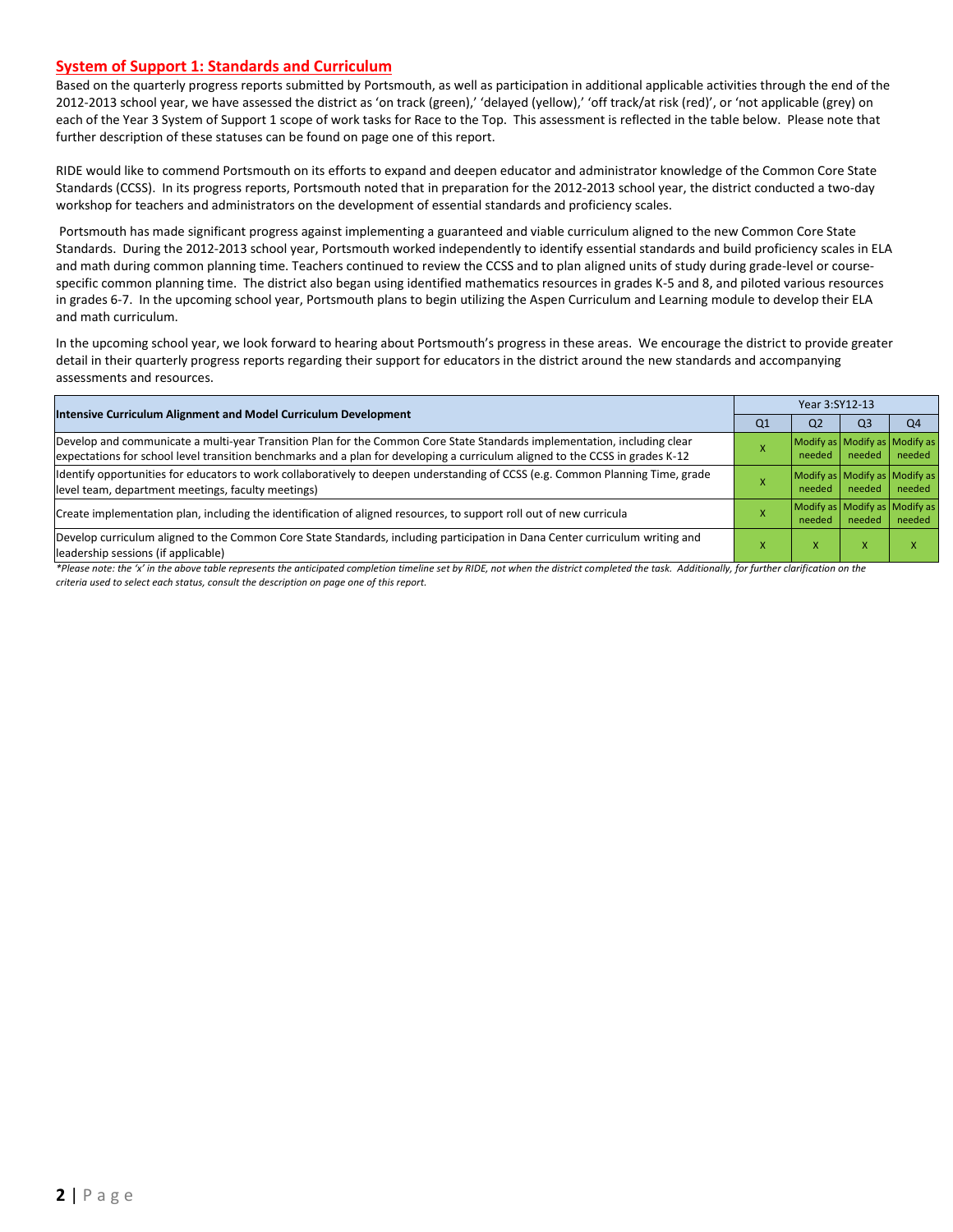#### **System of Support 2: Instructional Improvement Systems**

During the 2012-2013 school year, Portsmouth chose to implement one of the four Race to the Top projects in System of Support 2 (Data Use professional development). Based on the quarterly progress reports submitted by Portsmouth, as well as participation in additional applicable activities through the end of the 2012-2013 school year, we have assessed the district on each of the Year 3 scope of work tasks for those applicable projects.

In their quarterly progress update reports, Portsmouth indicated that they did not have much involvement in the IMS during the 2012-2013 school year. While their IT department continued to upload student information data, they utilized their own student information system (Aspen) for curriculum mapping and RtI processes. Additionally, the district chose not to administer the Interim Assessments as they have several other new local assessments being utilized in the district. In their quarterly progress update report, Portsmouth indicated that they will engage in this initiative during the 2013-2014 school year but had not yet determined the scale of implementation.

During the 2012-2013 school year, schools from Portsmouth participated in the Data Use professional development series. In the QPU reports, the district expressed that those participating sometimes felt that the day out of school was not very helpful; however, it has contributed to a heightened awareness of data, and that teachers are now more aware of the data available and how to make decisions based on data. We look forward to hearing more from Portsmouth about the district's plans to use this professional development to expand the use of data to a broader audience.

Portsmouth is on-track to participate in the formative assessment professional development modules in the upcoming 2013-2014 school year. In their quarterly progress update report, the district indicated that they will identify teacher cohort groups who will participate in the formative assessment professional development modules, and will begin a more gradual implementation starting fall 2013.

In the upcoming CLO sessions, we look forward to hearing about the Portsmouth's plans for implementing new initiatives, or deepening engagement in initiatives implemented during the 2012-2013 school year. Additionally, looking ahead towards the PARCC assessment, we hope to hear more from districts about how these initiatives are supporting their transition to the common core.

| 'Data Use' Professional Development                                                                                                            |                | Year 3:SY12-13 |                |                |  |  |  |
|------------------------------------------------------------------------------------------------------------------------------------------------|----------------|----------------|----------------|----------------|--|--|--|
|                                                                                                                                                | Q <sub>1</sub> | Q <sub>2</sub> | Q <sub>3</sub> | O <sub>4</sub> |  |  |  |
| In coordination with RIDE, select 'Data Use' training dates for each cohort of schools, as applicable                                          |                |                |                | Year 2         |  |  |  |
| Ildentify and provide RIDE with the leadership team members from each school who will participate in Year 2 training cohorts, as<br>applicable |                |                |                | Year 2         |  |  |  |
| Following 'Data Use' professional development, identify district and school practices to sustain and deepen data use and<br>collaboration      | Year 1         | Year 1         | Year           | Year 1         |  |  |  |

\* Please note that, for this project, 'year 1' refers to cohort 1 taking place during the 2012-2013 school year, and 'Year 2' refers to cohort 2 taking place during the 2013-2014 school year.

| <b>Instructional Management System (IMS)</b>                                                                                                                                                              |                                         | Year 3:SY12-13 |                |                |  |  |  |
|-----------------------------------------------------------------------------------------------------------------------------------------------------------------------------------------------------------|-----------------------------------------|----------------|----------------|----------------|--|--|--|
|                                                                                                                                                                                                           | Q1                                      | Q <sub>2</sub> | Q <sub>3</sub> | Q <sub>4</sub> |  |  |  |
| Designate an LEA data steward to support decision making around data collections and systems implementation and to provide input<br>and feedback on data initiatives through designated representatives   | As needed As needed As needed As needed |                |                |                |  |  |  |
| Maintain data quality standards of local student information systems and upload local assessment data and program information as<br>required by RIDE in a timely manner                                   |                                         | ж              |                |                |  |  |  |
| Following RIDE training, LEA Administrative Users and LEA Trainers configure the IMS for educator use and to provide end users with<br>access and training needed to utilize the IMS for daily activities |                                         | $\lambda$      |                |                |  |  |  |
| Deepen the understanding and use of the IMS among all educators                                                                                                                                           |                                         | X              | X              |                |  |  |  |

| [Formative Assessment Professional Development Modules (accessed via the Instructional Management System)         | Year 3:SY12-13 |                |                 |         |  |  |
|-------------------------------------------------------------------------------------------------------------------|----------------|----------------|-----------------|---------|--|--|
|                                                                                                                   |                | Q <sub>2</sub> |                 |         |  |  |
| Ildentify facilitators who will support the implementation of formative assessment practices in daily instruction |                |                |                 | SY13-14 |  |  |
| Coordinate participation of educators in training modules and communities of practice                             | SY12-13        | $SY12-13$      | SY12-13 SY13-14 |         |  |  |

| Interim Assessments (accessed via the Instructional Management System)                                                                                                                  | Year 3:SY12-13 |                        |                                                        |    |  |  |
|-----------------------------------------------------------------------------------------------------------------------------------------------------------------------------------------|----------------|------------------------|--------------------------------------------------------|----|--|--|
|                                                                                                                                                                                         | Q1             | Q <sub>2</sub>         | Q3                                                     | O4 |  |  |
| Develop protocols or expectations regarding the use of interim assessment to inform instruction including timelines for<br>administration and process for scoring and reporting results |                |                        |                                                        |    |  |  |
| Send LEA-determined facilitators to RIDE provided training on both the Fixed-Form assessment tool and the test-building tool                                                            | Fixed Form     | Test<br><b>Builder</b> |                                                        |    |  |  |
| Train of educators in the LEA on the administration and use of interim assessments utilizing RIDE-trained facilitators                                                                  |                | $\Lambda$              |                                                        |    |  |  |
| Administration of Interim Assessments in selected grades and content area(s)                                                                                                            | $1st$ Fixed    | $2^{nd}$ Fixed         | $3^{\text{rd}}$ Fixed<br>Form Test Form Test Form Test |    |  |  |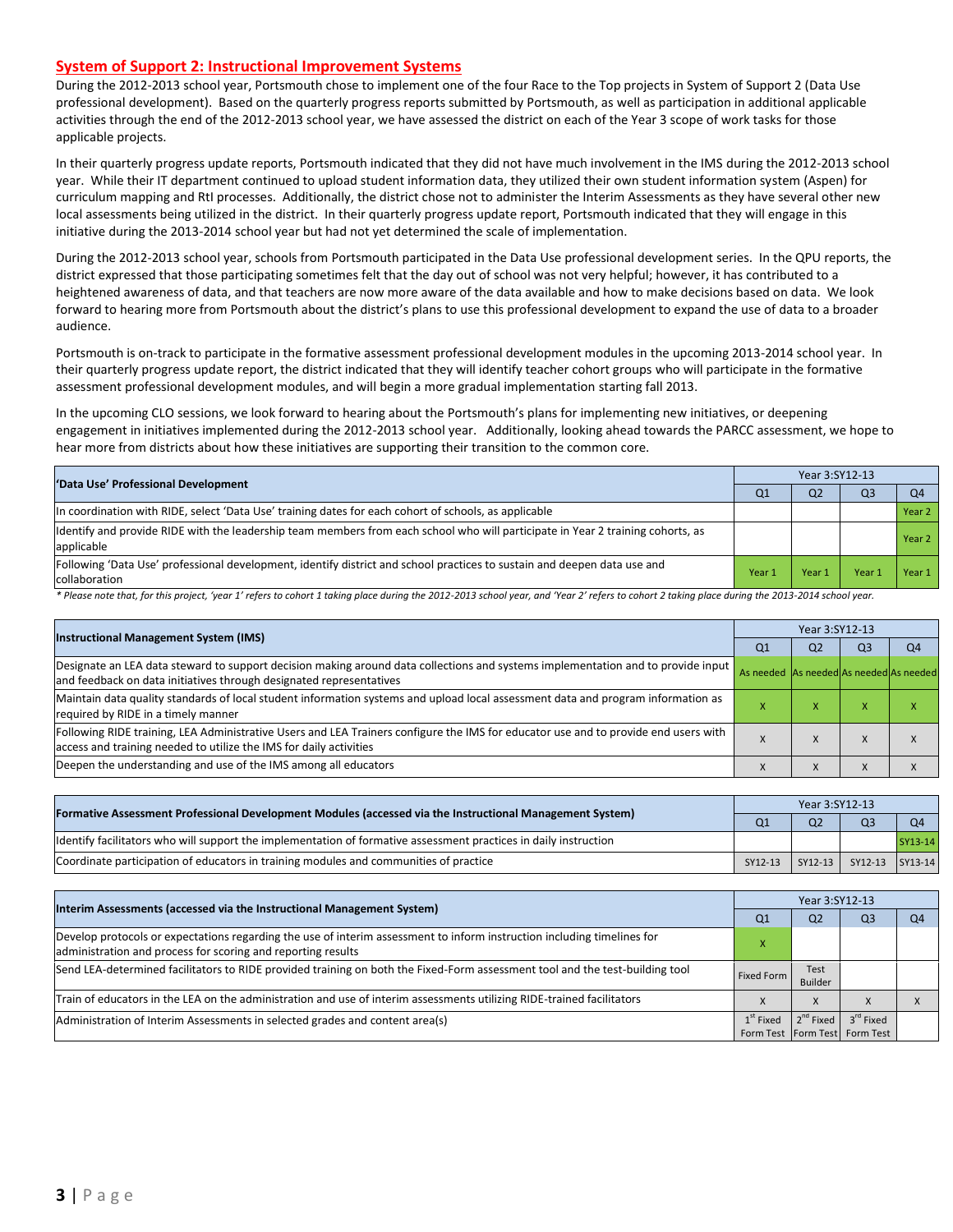#### **System of Support 3: Educator Effectiveness**

During the 2012-2013 school year, Portsmouth fully implemented all components of System of Support 3 - the Rhode Island model for teacher and building administrator evaluations; and final effectiveness ratings for all teachers and building administrators have been submitted to RIDE using the Educator Performance and Support System. Based on the quarterly progress reports submitted by Portsmouth, as well as participation in additional applicable activities through the end of the 2012-2013 school year, we have assessed the district on each of the Year 3 scope of work tasks for Educator Evaluation.

To support the educator evaluation implementation process, Portsmouth provided supplemental professional development to teachers during common planning time. Additionally, the district utilized an internal administrator to complete all fine arts and ELL teacher evaluations. Portsmouth reported in their quarterly progress updates that, despite initial technical challenges, evaluators were able to utilize the Educator Performance and Support System (EPSS) to streamline the evaluation process.

During the 2012-2013 school year, Portsmouth participated in all required training activities. The administration, in partnership with their Intermediary Service Providers (ISPs) developed a protocol for administrators to view and discuss the online calibration training videos. Portsmouth also chose to complete the module two training together, and reported that this approach was successful.

As we enter into the final year of the Race to the Top grant, RIDE encourages Portsmouth to continue to engage their CLO peers in thinking about continuous support for evaluation implementation, as well as how evaluation data is being used to identify professional development needs.

| <b>Educator Evaluation</b>                                                                                                                                                                           |                               |                | Year 3:SY12-13                             |                                  |
|------------------------------------------------------------------------------------------------------------------------------------------------------------------------------------------------------|-------------------------------|----------------|--------------------------------------------|----------------------------------|
|                                                                                                                                                                                                      | Q <sub>1</sub>                | Q <sub>2</sub> | Q <sub>3</sub>                             | Q <sub>4</sub>                   |
| Participate in educator evaluation model design, development and refinement feedback opportunities                                                                                                   | x                             | X.             | x                                          | X                                |
| Identify District Evaluation Committee members, responsible for monitoring the implementation of the system and providing<br>recommendations to LEA leadership teams                                 |                               |                |                                            | x                                |
| ldentify individuals who will serve as primary and, if applicable, secondary/complementary evaluators                                                                                                |                               |                |                                            | X                                |
| Send all required evaluators to RIDE-provided evaluator training on model; Send evaluators and system administrators to training on<br>the Educator Performance Support System (EPSS) data system    |                               |                | Mid-year<br>half-day<br>training           | Mid-year<br>half-day<br>training |
| Examine LEA Policies and Contracts for Challenges; where applicable, consider memorandums of understanding or contract renewal<br>language which will support district implementation of evaluations | X                             | X              | X                                          | X                                |
| Create a plan for the appropriate use of funds to support implementation of educator evaluation system                                                                                               |                               |                |                                            | X                                |
| Complete required components of RI Model for educator and building administrator evaluations                                                                                                         | SLO <sub>s</sub> and<br>Goals | Midyear        | Midyear<br>Conference Conference Summative | <b>EOY Report</b><br>&<br>rating |
| Submit evaluation data and documentation (e.g. component and summative level ratings, verified rosters); provide other requested<br>linformation to support RIDE research and system improvement     | X                             | x              | X                                          | X                                |
| Use Evaluation Data to identify individual and school/district-wide professional development needs and act on those needs                                                                            |                               |                | X                                          | x                                |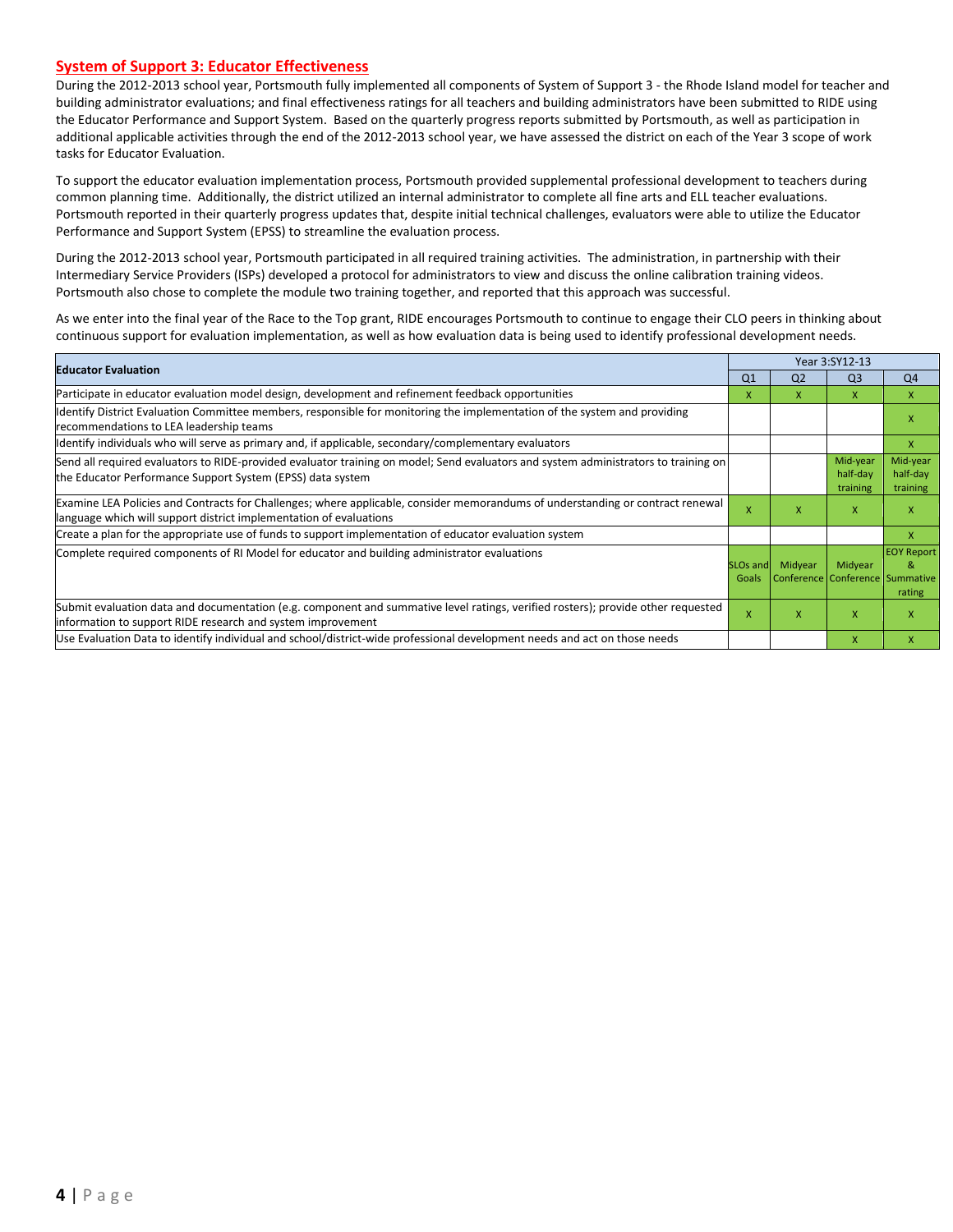#### **System of Support 4: Human Capital Development**

During the 2012-2013 school year, Portsmouth participated fully in the Beginning Teacher Induction program. Based on the quarterly progress reports submitted by Portsmouth, as well as participation in additional applicable activities through the end of the 2012-2013 school year, we have assessed the district on each of the Year 3 scope of work tasks for Beginning Teacher Induction. Additionally, Portsmouth has continued their utilization of SchoolSpring for recruitment of staff on an as needed basis.

During the 2012-2013 school year, Portsmouth had seven new teachers who received support from RIDE-trained induction coaches. Additionally, RIDE was pleased to hear that the district continues to find the induction coach program to be a successful way to support their new teachers.

In the upcoming CLO sessions, RIDE looks forward to engaging in a deeper conversation around continuing to provide data-driven induction support to beginning teachers. We also hope to hear more from Portsmouth and other LEAs about the revisions that they have made to their hiring policies, timelines, and processes in order to support broader human capital initiatives including recruitment of highly qualified and diverse candidates.

|                                                                                                                                                                                          |                | Year 3:SY12-13 |                |    |
|------------------------------------------------------------------------------------------------------------------------------------------------------------------------------------------|----------------|----------------|----------------|----|
| <b>Beginning Teacher Induction</b>                                                                                                                                                       | Q <sub>1</sub> | Q <sub>2</sub> | Q <sub>3</sub> | Q4 |
| If applicable, recommend potential Induction Coaches to RIDE                                                                                                                             |                |                |                |    |
| Review and revise hiring policies, timelines and processes in order to support appropriate and timely projections for anticipated hires<br>requiring induction coach services            |                |                | $\mathbf{A}$   |    |
| Provide RIDE with list of beginning teachers who will receive Induction Coach support in a timely manner in order to ensure that all<br>beginning teachers have coaching                 | x              |                |                |    |
| Participate in RIDE-provided information opportunities in order to learn about induction coach program                                                                                   |                |                |                |    |
| Provide feedback to RIDE on the development and integration of existing mentorship programs into a sustainable, instructionally-<br>focused state or district-wide Induction Coach model |                |                |                |    |

The contents of this report were developed under a Race to the Top grant from the U.S. Department of Education. However, those contents do not necessarily represent the policy of the U.S. Department of Education, and you should not assume endorsement by the Federal Government.